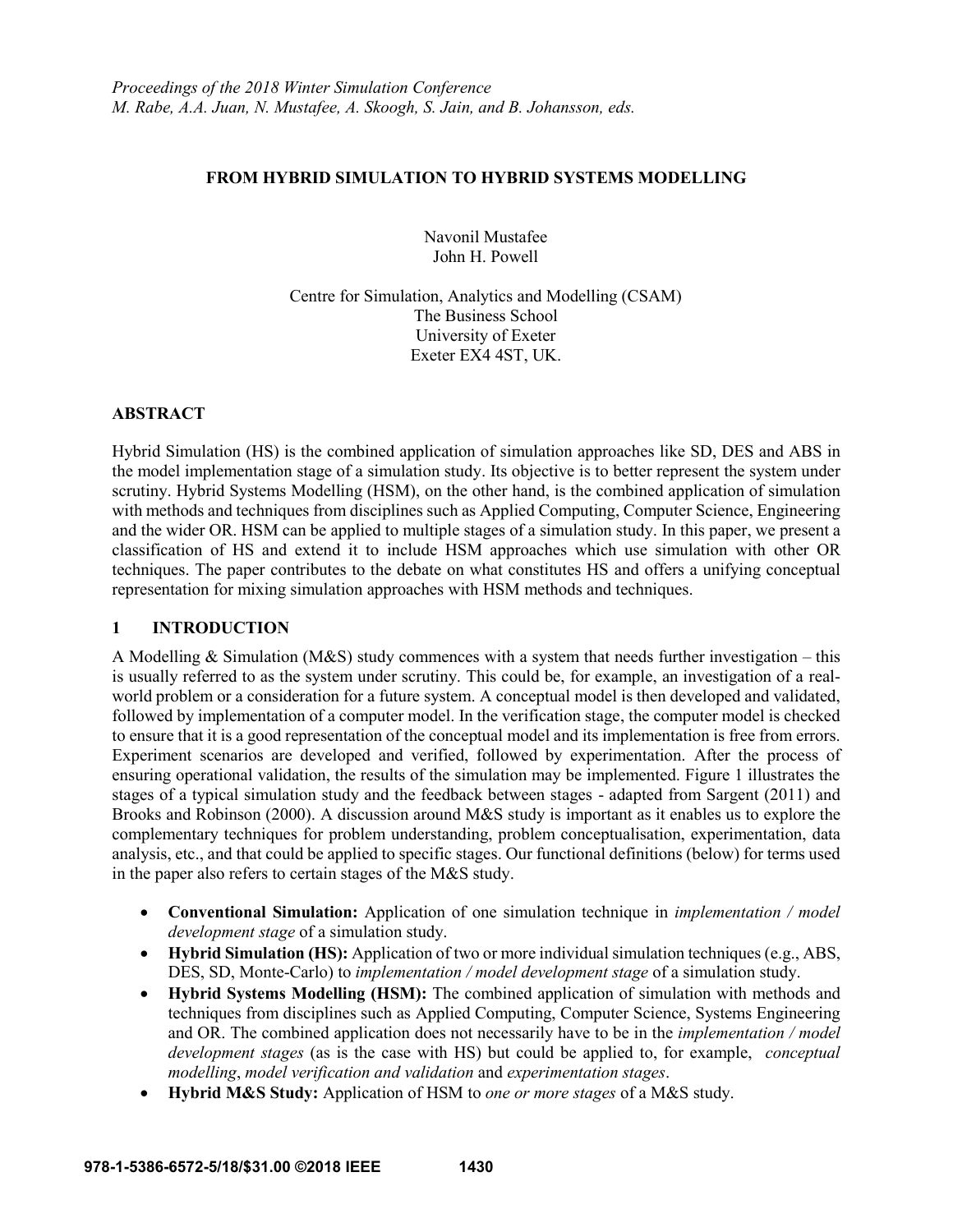Conventional simulation techniques such as Monte Carlo Simulation (MCS), Discrete-Event Simulation (DES), System Dynamics (SD) and Agent-based Simulation (ABS) are in wide use (Brailsford et al. 2009; Katsaliaki and Mustafee 2011). These techniques have, however, mostly been used in isolation. The application of hybrid methods can overcome the unavoidable limitations of any single approach. The search for the best possible representation and analysis of the system under scrutiny has, then, led to an increasing number of studies that combine simulation techniques (e.g., Chahal and Eldabi 2008; Chahal and Eldabi 2010; Brailsford et al. 2010; Zulkepli et al. 2012; Djanatliev and German 2013; Viana et al. 2014). This is commonly referred to as Hybrid Simulation. These combined methods allow application of multiple techniques in the *model development / implementation stage* of a simulation study (Figure 1), thereby enabling synergies across techniques to engender improved insights.



Figure 1: Stages of a simulation study.

However, while this is a critically important phase, an M&S study comprises several other well-defined stages (Maria 1997), for example, problem formulation stage/conceptual modelling (Robinson 2011), input data analysis, V&V, experimentation and output data analysis. It is, then, appropriate to explore the use of multiple techniques in the wider perspective of a study. We, therefore, distinguish between *hybrid simulation* and a *hybrid M&S study*, the latter referring to studies that apply multiple methods and techniques to one or more stages of a simulation study. While a hybrid M&S study provides the conceptual framework to consider the constituent stages of a conventional M&S study and explore complementary techniques, we refer to the actual application of these techniques together with simulation as HSM. Thus, HSM is an enabler to Hybrid M&S Study.

Figure 2 clarifies the differing scope of hybrid simulation vis-à-vis hybrid M&S. It shows that a hybrid M&S simulation study will apply well-defined methods from disciplines outside M&S in one or more stages of the study (Quadrant 2; Figure 2). A hybrid M&S study will also be a hybrid simulation when multiple simulation techniques have been used in the model implementation stage (Quadrant 1; Figure 2). However, implementation of hybrid simulation without the application of inter-disciplinary methods in the wider study will disqualify it from being a hybrid M&S study (Quadrant 4; Figure 2). Quadrant 3 represents the traditional studies which have used only one modelling technique and which in methods from other disciplines have not been used.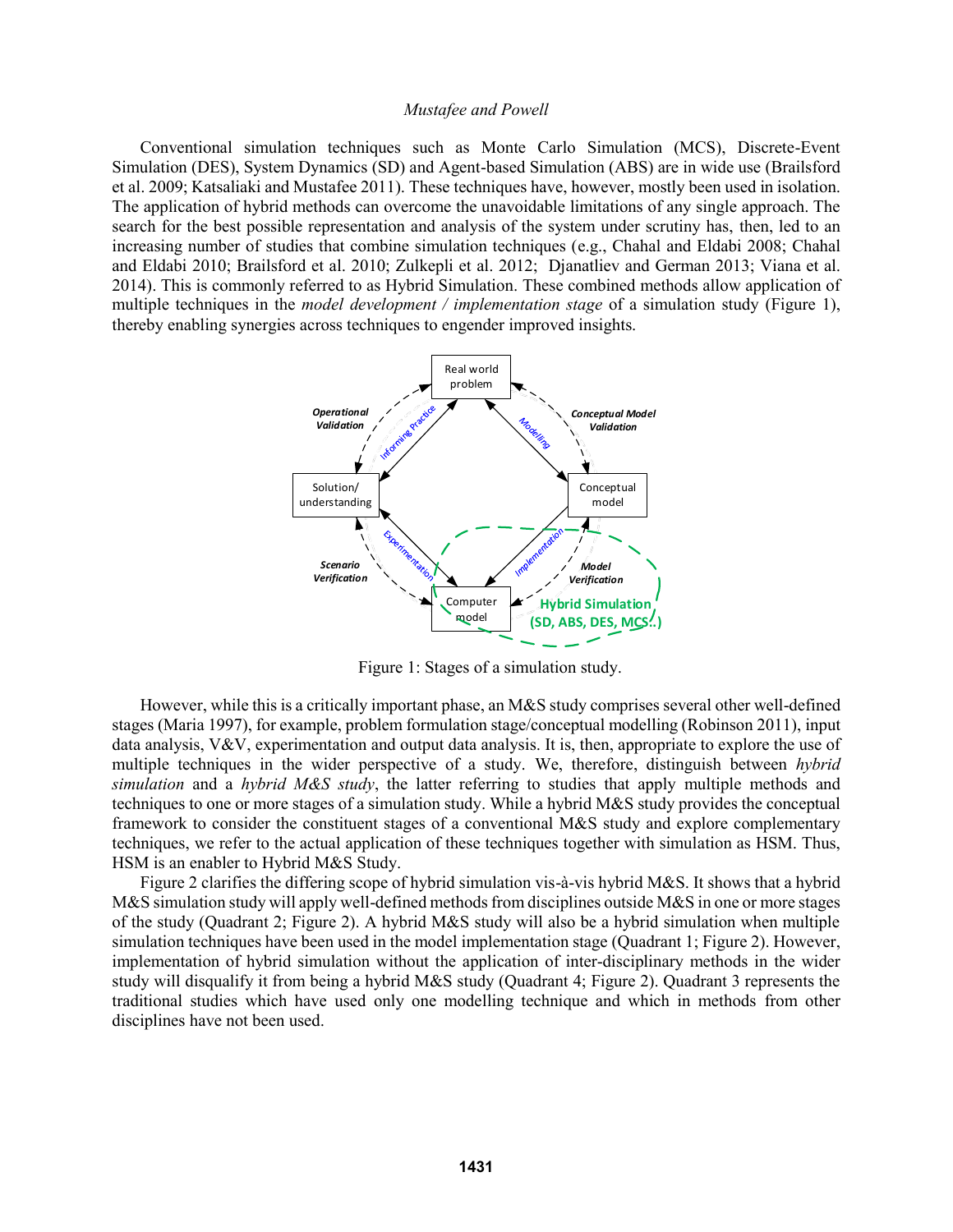*Mustafee and Powell*



Figure 2: Hybrid M&S Study *versus* Hybrid Simulation (Powell and Mustafee 2014).

# **2 HYBRID SYSTEMS MODELLING: AN ENABLER TO HYBRID M&S STUDY**

HSM extends M&S methodology by combining approaches from across disciplines (including the wider OR), thereby adding further value to both the conventional and the HS studies and its application to practice. Based on the discipline-specific methods and what it has to offer, this added value gained could be mapped to various stages of a simulation study, for example:

- *Problem formulation/Conceptual Modelling*: These include studies on systems engineering approaches (e.g., SysML: Systems Modeling Language – Eldabi et al. (2010)), problem structuring methods (PSM/soft OR) (e.g., *Soft Systems Methodology* – Lehaney and Paul (1994, 1996); Kotiadis et al. (2014); *Group Model Building* – Bérard (2010); *Qualitative Systems Dynamics* – Powell and Mustafee (2016) and concepts from information systems (e.g., Issue Maps/Issue-Based Information System (IBIS) – Eldabi et al. (2010)).
- *Input Data for Simulation* Mustafee and Bischoff (2013) have combined load plan construction heuristics (cutting and packing optimisation) with agent-based simulation; Harper et al. (2017) have used forecasting with DES. Mustafee et al. (2018) present the *Right Hospital-Right Time* (RH-RT) conceptual framework for the application of descriptive and predictive analytics methods/techniques with computer simulation (prescriptive analytics) for the analysis of urgent care/A&E wait time data; they discuss the implementation architecture for an A&E model (DES) that will use, as inputs, near real-time/Business Intelligence data from the *NHSquicker* platform (H&CIN 2017a, 2017b) and predictions based on historic data.
- *Model Coding -* Formalisms based on Discrete Event System Specification (DEVS) (e.g., Dynamic Structure Discrete Event System Specification (DSDEVS) - Barros 1995) and meta-modelling using UML (Traoré 2003) have been used.
- *Experimentation*: For faster simulation execution, authors have used techniques from computer science, e.g., General-Purpose computing on Graphics Processing Units (GPGPUs) (Perumalla 2006; Park and Fishwick 2010), parallel and distributed simulation (Lendermann et al. 2001; Mustafee et al. 2009) and distributed computing solutions like simulation execution over desktop grids (Mustafee and Taylor 2009; Taylor et al. 2011).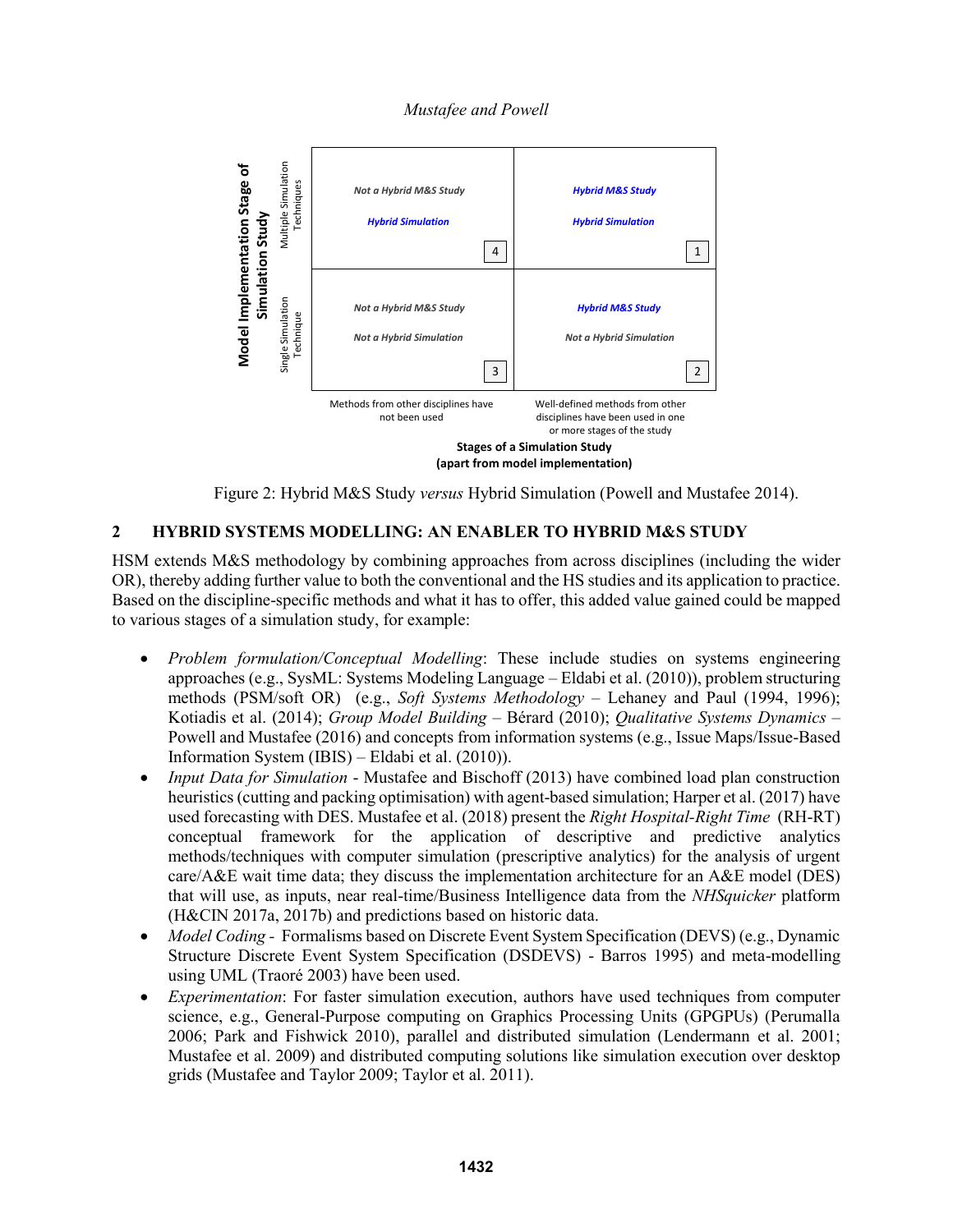The discussion above indicates the multi-disciplinary nature of an M&S study. Within the overarching framework of a hybrid M&S study, HSM recognises and deploys the use of inter-disciplinary methods at various other stages of a simulation study. Figure 3 shows our conceptualisation of a hybrid M&S study, identifying some inter-disciplinary methods that have been used (or can potentially be used) in specific stages of an M&S study. Our conceptual representation is not exhaustive (indeed not all stages of a simulation study are depicted; stages pertaining to input data and output data analysis have been combined; model formalism has been introduced as a stage). Figure 3 includes the *model development stage* in the centre and depicts four simulation techniques which can be used either in isolation (as in the conventional studies) or can be combined to implement an HS. The techniques are represented in grey boxes to distinguish them from non-simulation-centric methods and techniques (in white boxes) that are/can be applied to stages other than simulation model development, such as *Model Conceptualization*, *Input Data, Output Data Analysis*, *Simulation Experimentation* and *Model Formalism*.



Figure 3: Conceptual representation of a Hybrid M&S study (… denote other methods) (Powell and Mustafee 2016).

## **3 UNIFYING HS-HSM CONCEPTUAL REPRESENTATION USING CLASSIFICATION OF HYBRID SIMULATION**

The introduction section presents functional definitions for HS and HSM. As the objective of both HS and HSM is to best represent the system of interest, we believe that a unifying conceptual framework will further clarify the terminologies and put them in perspective and, more importantly, enable exploration of synergies between HS and HSM. As HSM methods are inter-disciplinary and span the various stages of a hybrid M&S study (Figure 2), and which is unlike HS which mainly concerns with model development / implementation stage (Figure 1), a unifying conceptual representation could take several forms (e.g., Figure 3). However, with increasing interest in HS and debates around its definition, scope and purpose (Mustafee et al. 2017), it is important to learn from the current academic discourse and present a **HS-centric view of HSM**. We therefore find it pertinent to lay the foundations of a unifying HS-HSM representation using the vocabulary of Operations Research (OR) that most academics and practitioners in our field are familiar with. In other words, our unifying conceptual representation will, for now, be restricted to a discussion on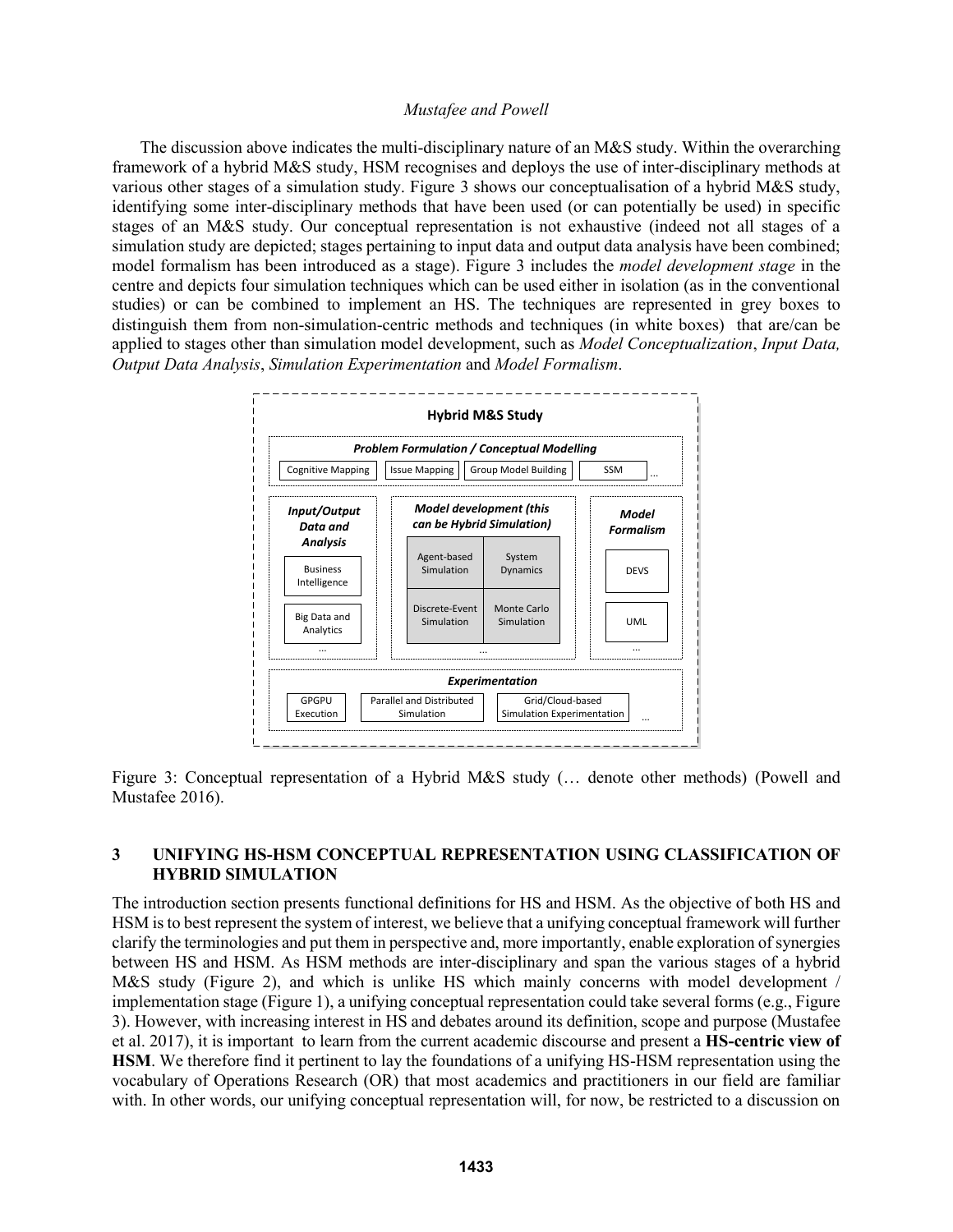HS and the HSM methods and techniques that are used in wider OR literature. Towards this, we begin by first developing a definition for HS, which will need to align with the historic, albeit infrequent, use of the term (Case 1 below), it should be representative of its present use (Case 2) and, ideally, put in place an intellectual scaffolding to support future research (Case 3 and 4).

- **Alignment with the Past (Case 1):** In Shantikumar and Sargent (1983), the authors provide a unified definition of the combined use of analytical models (defined by them as a set of equations that characterize a system/problem entity) with dynamic simulation models. They refer to this as "Hybrid Simulation/Analytic Models and Modeling". The definition of HS should therefore recognise the historic use of the term and what this meant.
- **Alignment with Present Practice (Case 2):** In academic discourse, much of the recent discussions around HS has focused on the combined use of DES/SD/ABS. With DES/ABS being discrete-time and SD continuous-time, the definition has gradually gravitated towards the mixed application of simulations developed using the two modelling methods. Thus, DES-SD, ABS -SD, and ABS-DES-SD, all qualify as HS. Most researchers agree that the uptake of model hybridisation has increased with the availability of simulation packages which aid the development of such mixed models in a single modelling environment.
- **Alignment with Future M&S Research (Case 3):** DES, SD and ABS are only a subset of available simulation techniques; other approaches include Monte Carlo Simulation (MCS), mesoscopic modelling – which places itself between continuous and discrete models (Reggelin and Tolujew 2011), simulation of Petri Nets, Computational Fluid Dynamics (CFD), etc. Taking the case of MCS, there are studies on its combined use with DES for quantifying supply chain disruption risk (Schmitt and Singh 2009), use of ABS and MCS for solving real-world newsvendor problem (Negahban 2013), combined application of ABS, Petri Nets and MCS in assessing risks related to runway incursion (Stroeve et al. 2013), etc. However, these are often ignored in discussion pertaining to Case 2. We believe that the definition of HS should not be restricted to particular techniques but instead, allow for the exploration of synergies that could be achieved through assessment of the wider range of  $M\&S$  approaches. Future research should not be restricted only to methods commonly used in operations management and allied subjects (by which we mean SD, DES, ABS), but instead investigate M&S approaches used in disciplines such as engineering, finance and health economics.
- **Alignment with Broader Range of Operational Research (OR) Techniques (Case 4):** Case 1 presents Shantikumar and Sargent's (1983) definition of HS/analytical model, which was on the combined use of M&S with mathematical programming (equations). However, there exist numerous studies that have complemented M&S approaches with a wider array of OR techniques.

In laying the basis of what we term as HS, we revisit Mingers and Brocklesby's (1997) definition of paradigm, methodology, technique and tool, and adapt it for hybrid study. This resonates the authors' view that the terms are defined and used mainly for consistency, and, *"it must be recognized that these are not claimed to be 'correct' in some sense, and that inevitably some latitude will be required in applying them across a variety of domains"* (Mingers and Brocklesby 1997).

- **Paradigm:** We distinguish between qualitative (interpretive, subjective, soft) and quantitative (positivist, objective, hard) paradigms; M&S is in the quantitative paradigm. If qualitative approaches are used, e.g., in conceptual modelling phase, then it is an example of *Multi-Paradigm Hybrid Study*. As will be seen later, HSM encompasses such studies.
- **Methodology:** Methodologies develop within a paradigm and usually embody its philosophical assumptions (ibid). In the quantitative paradigm, we distinguish between discrete and continuous methodologies. In discrete execution of computer models, the system state changes from one event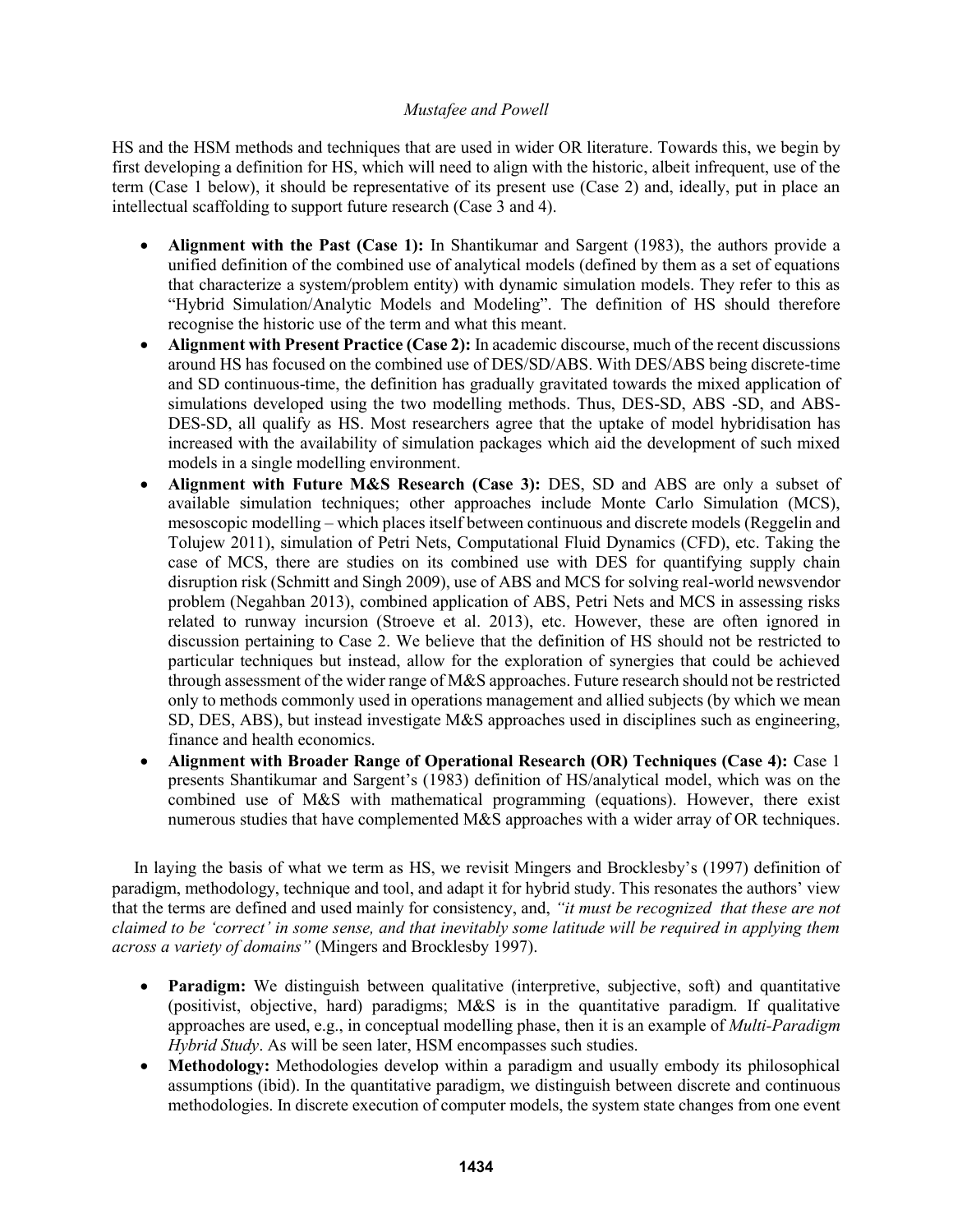to the next (as in DES) or as per defined time-steps (as can happen in both DEA and ABS). For continuous simulation, the change in system state is continuous (as with SD and CFD). *A Multi-Methodology Hybrid Study* is one which has both Discrete and Continuous elements, e.g., SD-DES, SD-ABS.

- **Technique:** Techniques exist within the context of methodologies and have well defined purposes, e.g., DES (ibid). We distinguish between techniques such as DES (event list/queuing theory) and ABS (time stepped/emergence) under discrete methodology, and SD (stock and flow) and CFD (numerical approach) under continuous methodology. A *Multi-Technique Hybrid Study* is one which uses two or more techniques under the same methodology, e.g., using CFD to model traffic flow (Sun 2011) with SD to investigate strategic policy related to transportation at urban level (Shepherd 2014). If follows that, a *Multi-Methodology, Multi-Technique Hybrid Model* is one which uses a combination of techniques from both discrete and continuous methodologies, with at least two techniques from either of the two techniques. Studies demonstrating the combined application of SD-DES-ABS is an example of this.
- **Tool:** We define these as M&S packages which can be used to "perform a particular technique" (ibid), and more recently, can execute multiple techniques that are classified under one or more methodologies. Discussion of the tool is not important for the purposes of our classification scheme.

Our definition takes into account, (a) the alignment with four cases identified as being important in the context of HS research and practice, and (b) the definitions of paradigm, methodology and techniques. However, instead of trying to converge on an all-encompassing meaning of the term, we propose a Classification Scheme that represents Four Types of Hybrid Simulation (including HSM), with each Type having a functional definition. A classification scheme also has the benefit of being extensible, thus allowing the accommodation of new types of hybrid models that may be realised in the future. Our unifying conceptual representation of HS and HSM is this classification of HS.

The four types of hybrid models (Type A, B, C and D) that we propose are (Figure 4):



Figure 4: Unifying HS-HSM Conceptual Representation using Classification of Hybrid Simulation (Types A-D) with examples.

- **Type A - Multi-Methodology Hybrid Simulation** Models of these type align with present practice (**Case 2**). There are numerous studies that have used SD-DES and SD-ABS.
- **Type B - Multi-Technique Hybrid Simulation** Although these align with present practice (**Case 2**, e.g., use of ABS-DES models), there is some debate as to whether these could be called as hybrid since both techniques conform to discrete methodologies. In our classification, a combined application of ABS-DES is Type B hybrid simulation since there are fundamental differences in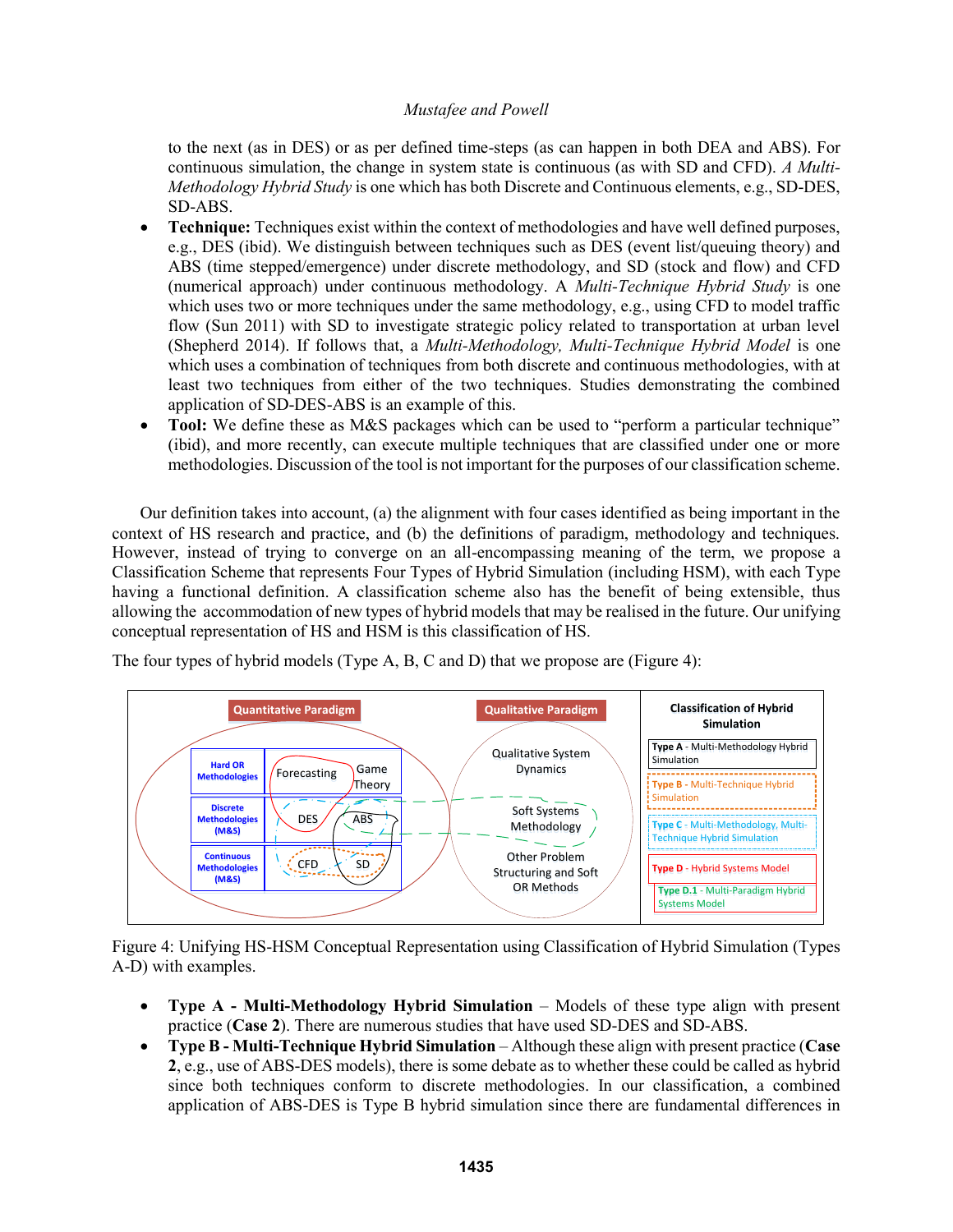the execution of the simulation logic, and which makes them agreeable to model particular category of problems (top-down queuing approach versus bottom-up emergence).

- **Type C - Multi-Methodology, Multi-Technique Hybrid Simulation** This aligns with **Case 2** (present practice, e.g., ABS-DES-SD models) and also accommodates future hybrid studies that is specific to M&S (**Case 3**).
- **Type D - Hybrid Systems Model (HSM),** *includes* **Multi-Paradigm Hybrid Systems Model** Type D is HSM. This aligns with **Case 1** and encompasses Shantikumar and Sargent's (1983) original use of HS/analytical model and the four defined Classes of such models. An example of HSM is the combined application of mathematical modelling/optimization approaches with simulation models, e.g., use of load plan heuristics with ABS (Mustafee and Bischoff 2016) – this is Class I hybrid simulation/analytical model according to Shantikumar and Sargent (1983). Refer to section 2 for other examples. Type D also aligns with **Case 4** - the combined use of OR techniques with M&S approaches. When Soft OR techniques are used with M&S, e.g., SSM-DES (Kotiadis et al. 2014) and QSD-DES (Powell and Mustafee 2016), then we have a special case of Type D model with intersecting paradigms. We refer to this as **Type D.1** or **Multi-Paradigm Hybrid Model**. Type D and D.1 are referred to as hybrid model (rather than hybrid simulation) since only one constituent of the combined model is a simulation model; the other can be a method/technique from either Soft (qualitative) or Hard (quantitative) OR and not necessarily related to model execution stage of a simulation study.

### **4 CONCLUSION**

The last few years have seen an increasing number of papers being published in Hybrid Simulation (HS). This is a testament to the wide applicability of the combined use of multiple simulation techniques for system representation. Indeed, the Hybrid Simulation track at the *Winter Simulation Conference* is now one of its largest tracks, having made a debut as a full track only in 2014. HS studies are extending M&S methodology by presenting a robust comparison of different techniques, through the development of HS frameworks (both conceptual and as a guide to practice), model integration artefacts (e.g., software), case studies and implementation of multi-methodology, multi-technique, and multi-methodology-multitechnique HS models (refer to Figure 4). However, as the M&S community embraces HS, we would like to emphasise on the opportunities that are made possible by the use of interdisciplinary approaches in traditional simulation studies; we use the term Hybrid M&S study to refer to such studies.

Hybrid Systems Modelling (HSM), which we see as an enabler to Hybrid M&S studies, is the combined application of simulation with approaches from other disciplines. Use of multiple techniques does not necessarily have to be in the model development / implementation stage (as is the case with HS) but could be applied to other stages like conceptual modelling, input/output data analysis, V&V and model experimentation. Irrespective, the objective of both HS and HSM is to better represent the underlying system of interest. As such, having a unifying conceptual framework for HS and HSM will help provide clarity of definitions and will enable the exploration of the combined use of HS with HSM approaches. In this paper we have taken an HS-centric view of our unifying framework; we have discussed this using the vocabulary of OR and have restricted the scope to HSM methods and techniques that are used in wider OR literature. Our unifying conceptual representation is the classification of HS, with models of *Type D* and *Type D.1* specifically referring to HSM applied to both qualitative and quantitative OR.

A defining characteristic of HSM, vis-à-vis HS, is it reliance on inter-disciplinary research in the methodology space. How could such research be effectively realised? We use the term hybrid teams to emphasise the need for interdisciplinary M&S groups that bring together problem stakeholders, researchers and practitioners. They are essentially composed of individuals specialising in specific fields of study or, as in the case of problem stakeholders, having tacit knowledge of the underlying system of enquiry. When considered as a whole, such hybrid teams will have recourse to knowledge constructs (theories, methodologies, techniques, applications, etc.) that have not traditionally been applied to M&S studies. Such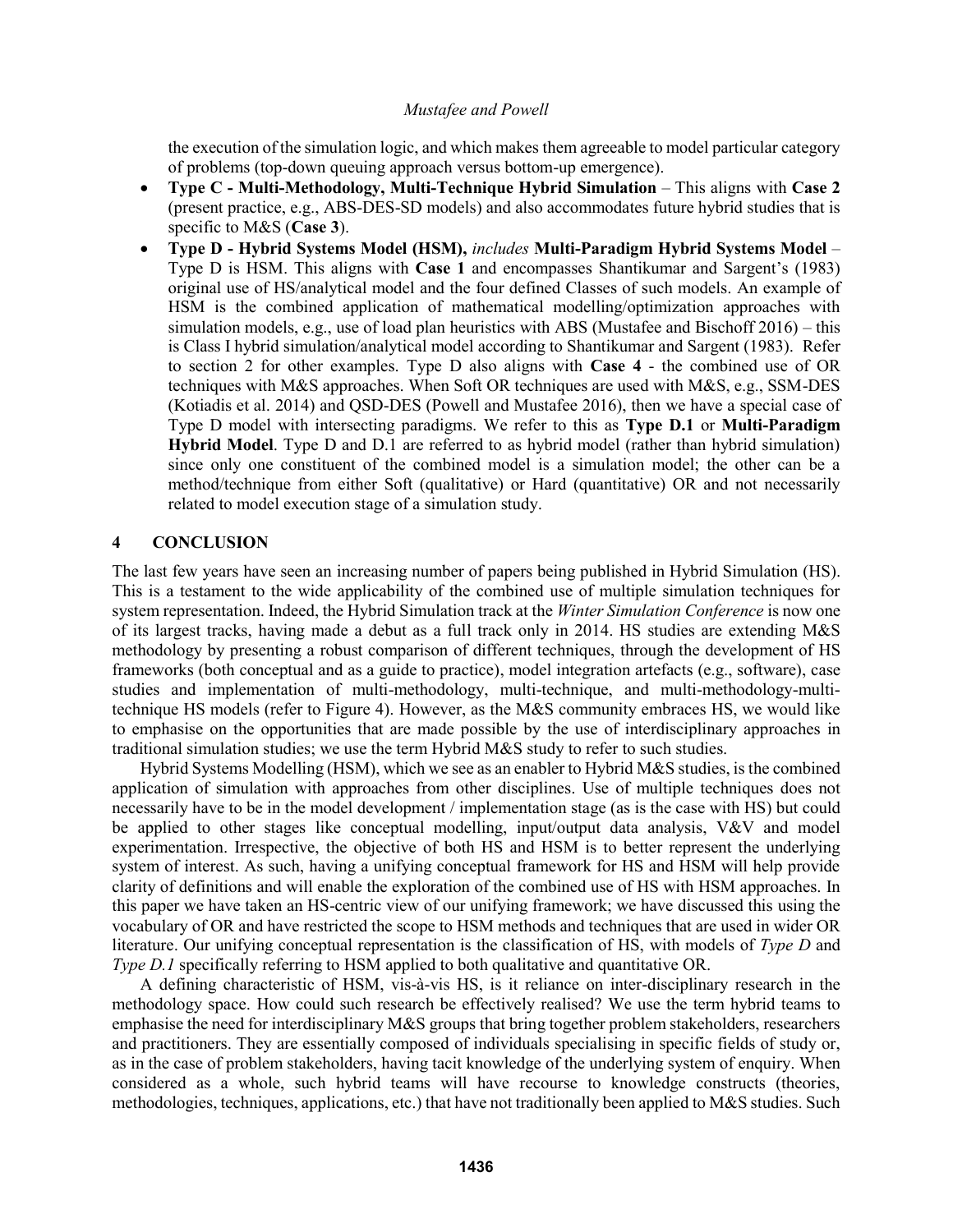teams are arguably better poised to address challenges pertinent with hybrid systems as the very constitution of the team allows for opportunities to leverage from the diverse body of knowledge and individual expertise and skillsets and make it possible to work towards common end goals.

### **ACKNOWLEDGMENTS**

An earlier version of the paper was presented at the *UK OR Society Simulation Workshop 2018*. The paper also includes material from the lead author's WSC panel contributions (Hybrid Simulation Track).

#### **REFERENCES**

- Barros, F. J. 1995. "Dynamic Structure Discrete Event System Specification: A New Formalism for Dynamic Structure Modeling and Simulation". In *Proceedings of the 27th Winter Simulation Conference*, edited by C. Alexopoulos et al., 781-785, Piscataway, New Jersey: IEEE..
- Bérard, C. 2010. "Group Model Building using System Dynamics: An Analysis of Methodological Frameworks". *Electronic Journal of Business Research Methods* 8(1):35-46.
- Brailsford, S. C., S. M. Desai, and J. Viana. 2010. "Towards the Holy Grail: Combining System Dynamics and Discrete-event Simulation in Healthcare". In *Proceedings of the 2010 Winter Simulation Conference*, edited by B. Johansson et al., 2293-2303, Piscataway, New Jersey: IEEE.
- Brailsford, S. C., P. R. Harper, B. Patel, and M. Pitt. 2009. "An Analysis of the Academic Literature on Simulation and Modelling in Healthcare". *Journal of Simulation* 3(3):130-140.
- Brooks, R. J. and S. Robinson. 2000. *Simulation*. UK: Palgrave Macmillan.
- Chahal, K. and T. Eldabi. 2008. "Applicability of Hybrid Simulation to Different Modes of Governance in UK Healthcare". In *Proceeding of the 2008 Winter Simulation Conference*, edited by S. J. Mason et al., 1469 – 1477, Piscataway, New Jersey: IEEE.
- Chahal, K. and T. Eldabi. 2010. "A Generic Framework for Hybrid Simulation in Healthcare". In *Proceedings of the 28th International Conference of the System Dynamics Society*, 526–541. Systems Dynamics Society.
- Djanatliev, A. and R. German. 2013. "Prospective Healthcare Decision-Making by Combined System Dynamics, Discrete-Event and Agent-Based Simulation". In *Proceedings of the 2013 Winter Simulation Conference*, edited by Pasupathy et al., 270-281, Piscataway, New Jersey: IEEE.
- Eldabi, T., T. Jun, J. Clarkson, C. Connell, and J. Klein. 2010. "Model-driven Healthcare: Disconnected Practices". In *Proceedings 2010 Winter Simulation Conference*, edited by B. Johansson et al., 2271– 2282, Piscataway, New Jersey: IEEE.
- Harper, A., N. Mustafee, and M. Feeney. 2017. "A Hybrid Approach Using Forecasting and Discrete-Event Simulation for Endoscopy Services". In *Proceedings of the 2017 Winter Simulation Conference*, edited by W. K. V. Chan et al., 1583-1594, Piscataway, New Jersey: IEEE.
- H&CIN. 2017a. NHSquicker: Informing ED/MIU Attendance Choices through 'Digital Nudges'. Health & Care IMPACT Network. http://www.health-impact-network.info/projects/edmiu-application/, accessed 28.7.2018.
- H&CIN. 2017b. NHSquicker iOS app. https://itunes.apple.com/gb/app/nhsquicker/id1312817040?mt=8, accessed 28.7.2018.
- Katsaliaki, K. and N. Mustafee. 2011. "Applications of Simulation Research within the Healthcare Context". *Journal of the Operational Research Society* 62(8):1431-1451.
- Kotiadis, K., A. Tako, and C. Vasilakis. 2014. "A Participative and Facilitative Conceptual Modelling Framework for Discrete Event Simulation Studies in Healthcare". *Journal of the Operational Research Society* 65(2):197-213.
- Lehaney, B. and R. J. Paul. 1994. "Using Soft Systems Methodology to Develop a Simulation of Outpatient Services". *Journal of the Royal Society for the Promotion of Health* 114(5):248–251.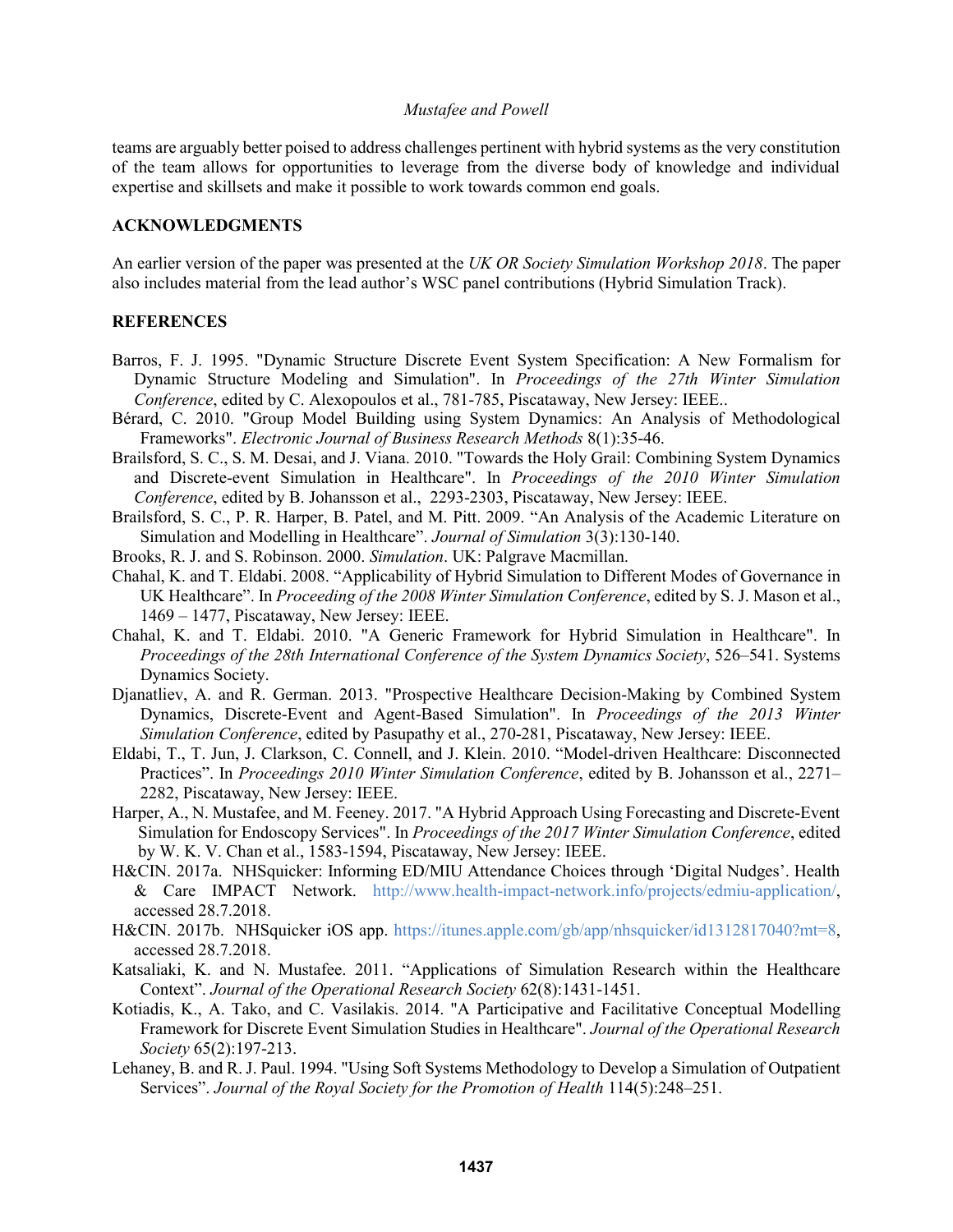- Lehaney, B. and R. J. Paul. 1996. "The Use of Soft Systems Methodology in the Development of a Simulation of Out-patient Services at Watford General Hospital". *Journal of the Operational Research Society* 47(4):864-870.
- Lendermann, P., B. P. Gan, and L. F. McGinnis. 2001. "Distributed Simulation with Incorporated APS Procedures for High-fidelity Supply Chain Optimization". In *Proceedings of the 33rd Winter Simulation Conference*, edited by B. A. Peters, 1138–1145, Piscataway, New Jersey: IEEE.
- Maria, A. 1997. "Introduction to Modeling and Simulation". In *Proceedings of the 29th Winter Simulation Conference*, edited by S. Andradottir et al., 7-13, Piscataway, New Jersey: IEEE.
- Mingers, J. and J. Brocklesby. 1997. "Multimethodology: Towards a Framework for Mixing Methodologies". *Omega* 25(5):489-509.
- Mustafee, N. and E. E. Bischoff. 2013. "Analysing Trade-offs in Container Loading: Combining Load Plan Construction Heuristics with Agent-based Simulation". *International Transactions in Operational Research* 20(4):471-491.
- Mustafee, N. and S. J. E Taylor. 2009. "Speeding Up Simulation Applications Using WinGrid". *Concurrency and Computation: Practice and Experience* 21(11):1504-1523.
- Mustafee, N., S. J. E. Taylor, K. Katsaliaki, and S. Brailsford. 2009. "Facilitating the Analysis of a UK National Blood Service Supply Chain Using Distributed Simulation". *Simulation: Transactions of the Society of Modelling and Simulation International* 85(2):113-128.
- Mustafee, N., J. H. Powell, and A. Harper, A. 2018. "RH-RT: A Data Analytics Framework for Reducing Wait Time at Emergency Departments and Centres for Urgent Care". In *Proceedings of the 2018 Winter Simulation Conference*, edited by M. Rabe et al. (accepted), Piscataway, New Jersey: IEEE..
- Mustafee, N., S. Brailsford, A. Djanatliev, T. Eldabi, M. Kunc, and A. Tolk. 2017. "Purpose and Benefits of Hybrid Simulation: Contributing to the Convergence of its Definition". In *Proceedings of the 2017 Winter Simulation Conference*, edited by W. K. V. Chan et al., 1631-1645, Piscataway, New Jersey: IEEE.
- Negahban, A. 2013. "A Hybrid Simulation Framework For the Newsvendor Problem with Advertising and Viral Marketing". In *Proceedings of the 2013 Winter Simulation Conference*, edited by R. Pasupathy et al., 1613-1624. Piscataway, New Jersey: IEEE.
- Park, H. and P. A. Fishwick. 2010. "A Gpu-based Application Framework Supporting Fast Discrete-event Simulation". *Simulation* 86(10):613-628.
- Perumalla, K. S. 2006. "Discrete-event Execution Alternatives on General Purpose Graphical Processing Units (GPGPUs)." In *Proceedings of the 20th Workshop on Principles of Advanced and Distributed Simulation*, 74-81, Piscataway, New Jersey: IEEE.
- Powell, J. H. and N. Mustafee, N. 2014. "Soft OR Approaches in Problem Formulation Stage of a Hybrid M&S Study". In *Proceedings of the 2014 Winter Simulation Conference*, edited by A. Tolk et al.,1664- 1675. Piscataway, New Jersey: IEEE.
- Powell, J. H. and N. Mustafee. 2016. "Widening Requirements Capture with Soft Methods: An Investigation of Hybrid M&S Studies in Healthcare". *Journal of the Operational Research Society*  68(10):1211-1222.
- Reggelin, T. and T. Juri. 2011. "A Mesoscopic Approach to Modeling And Simulation of Logistics Processes". In *Proceedings of the 2011 Winter Simulation Conference*, edited by S. Jain et al., 1508- 1518. Piscataway, New Jersey: IEEE.
- Robinson, S. 2011. "Choosing the Right Model: Conceptual Modeling for Simulation." In *Proceedings of the 2011 Winter Simulation Conference,* edited by et al., 1423-1435. Piscataway, New Jersey: IEEE.
- Sargent, R. G. 2005. "Verification and Validation of Simulation Models". In Proceedings of the 37th Winter Simulation Conference, edited by et al., 130-143, Piscataway, New Jersey: IEEE.
- Shanthikumar, J. G. and R. G. Sargent. 1983. "A Unifying View of Hybrid Simulation/Analytic Models and Modeling". *Operations Research* 31(6):1030-1052.